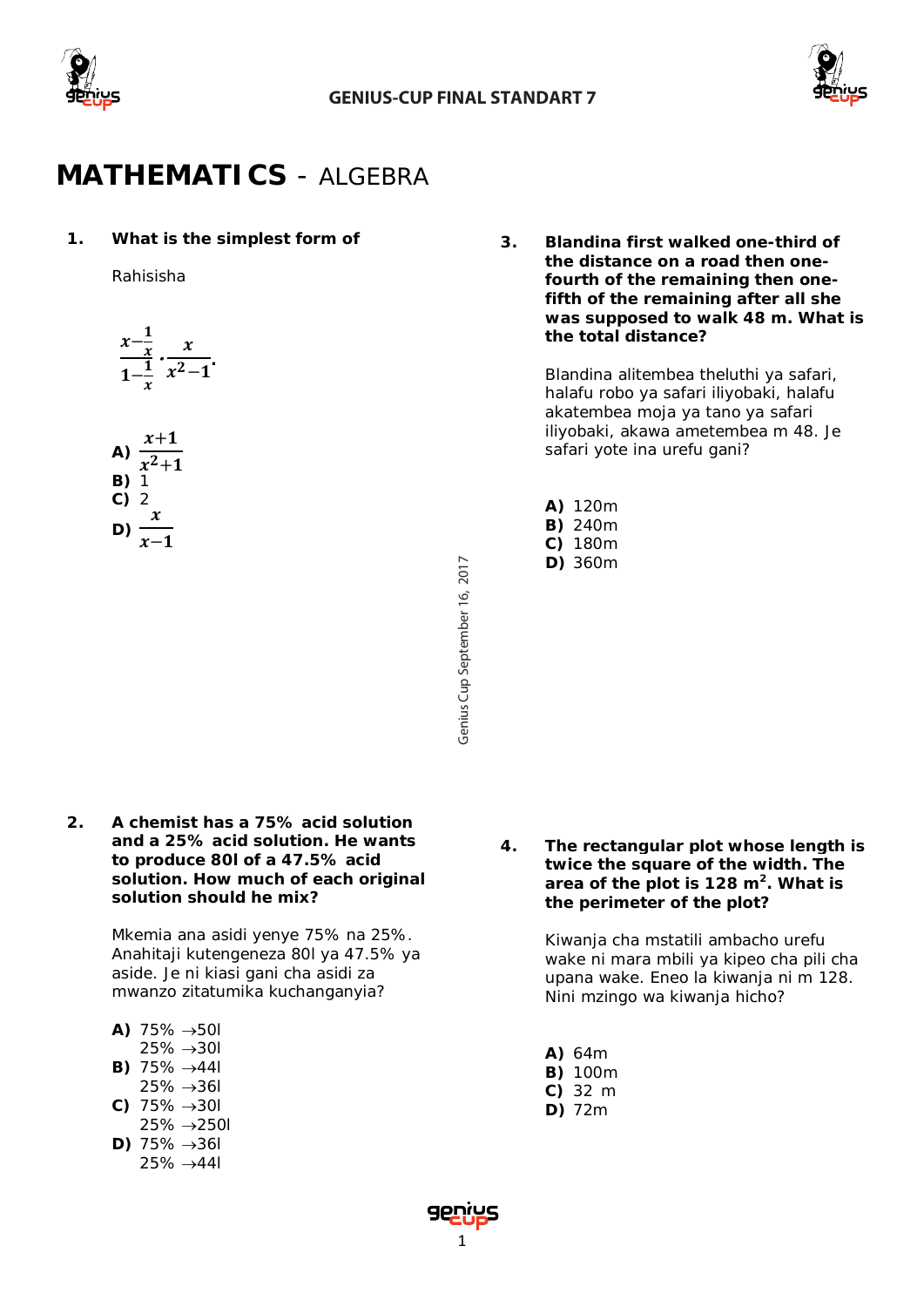



# **5. What is the value of a if**

*Tafuta thamani a kama*

$$
\frac{3}{2}a+\frac{5}{2}a=48+2a
$$

- **A)** 12
- **B)** 24
- **C)** 48
- **D)** 16

## **7. Suleiman celebrated his birthday on Wednesday in 2001. Which day of the week was his birthday in 2003?**

*Suleiman alisherehekea siku yake ya kuzaliwa siku ya Jumatano mwaka 2001. Je ni siku gani katika wiki itakuwa siku yake ya kuzaliwa mwaka 2003?*

- **A)** Sunday *(jumapili)*  **B)** Saturday *(jumamosi)*
- **C)** Friday *(Ijumaa)*
- **D)** Monday *(jumatatu)*

- Genius Cup September 16, 2017 Cup September 16, 2017
- **6. A doctor's salary was Tsh 4,500,000. After annual increment it is Tsh5,175,000. What is the percentage increment?**

*Mshahara wa daktari ni Tsh 4,500,000. Baada ya ongezeko la mwaka alipata Tsh5,175,000. Je ongezeko ni asilimia ngapi?*

| ı<br>n | ٠ |
|--------|---|
|        |   |

- **B)** 15
- **C)** 20
- **D)** 25

**8. Ally can do a work in four days. Ally and Lewis can do in 8/3 days. Lewis and Hamid can do it in 24/7 days. Ally and Lewis work together until they finish half of the work. Then Hamid comes to help them. How long does the whole work take?**

> *Ally ana uwezo wa kufanya kazi kwa siku nne. Ally na Lewis wana uwezo wa kufanya kazi hiyo kwa muda wa siku 8/3. Lewis na Hamid wana uwezo wa kuifanya kazi hiyo kwa siku 24/7. Ally na Lewis wanafanya kazi kwa pamoja na kumaliza nusu ya kazi. Halafu Hamid anaungana nao kuwasaidia. Je kazi itachukua muda gani kumalizika yote?*

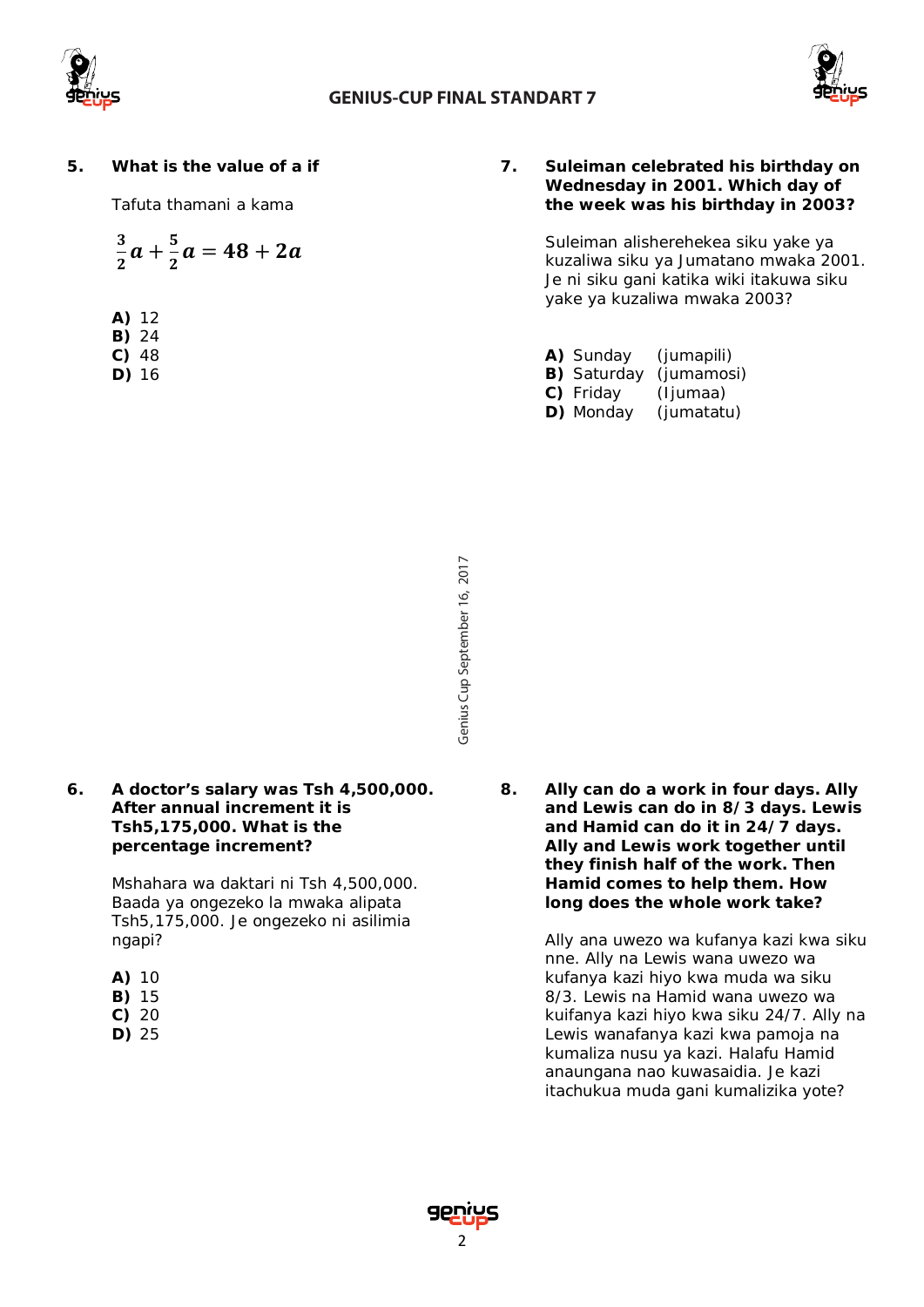

Genius Cup September 16, 2017



# **NUMBER THREORY**

### **9. In how many ways can 61 be written as the sum of two primes?**

*Kwa namna ngapi 61 inaweza kuandikwa kwa jumla ya namba mbili tasa?*

- **A)** 0
- **B)** 1
- **C)** 2
- **D)** 3

**10. Which of fallowing integers cannot be written as the sum of four consecutive odd integers?**

> *Namba ipi kati ya zifuatazo ni haiwezi kuandikwa kama jumla ya namba witiri nne zinazofuatana?*

- **A)** 16
- **B)** 32
- **C)** 48 **D)** 70

**11. The number** *F* **is a 2- digit number. When** *F* **is divided by 9, the remainder is 3. When** *F* **is divided by 10, the remainder is 4. What is the remainder when** *F* **is divided by 13?**

> *Namba F ni namba yenye tarakimu mbili. Wakati F ikigawanywa kwa 9, inabaki 3. Wakati F ikigawanywa kwa 10, inabaki 4. Je itabaki ngapi wakati F inagawanya 13?*

- **A)** 4
- **B)** 5
- **C)** 6
- **D)** 7

**12. On a track for remote controlled racing cars, racing car A completes the track in 28 seconds, racing car B completes the track in 24 seconds and racing car C completes the track in 32 seconds. If they start at the same time from same place, when they meet at the same place again how many times will the track be completed by the racing car A?**

> *Katika mashindano ya kutumia rimoti kukimbiza magari, gari A lilimaliza mzunguko kwa sekunde 24 na gari C lilimaliza mzunguko kwa kutumia sekunde 32. Kama walianza wakati mmoja katika sehemu moja, je watakutana tena muda gani, gari A litakuwa limemaliza mizunguko mingapi?*

- **A)** 24
- **B)** 28
- **C)** 32
- **D)** 672

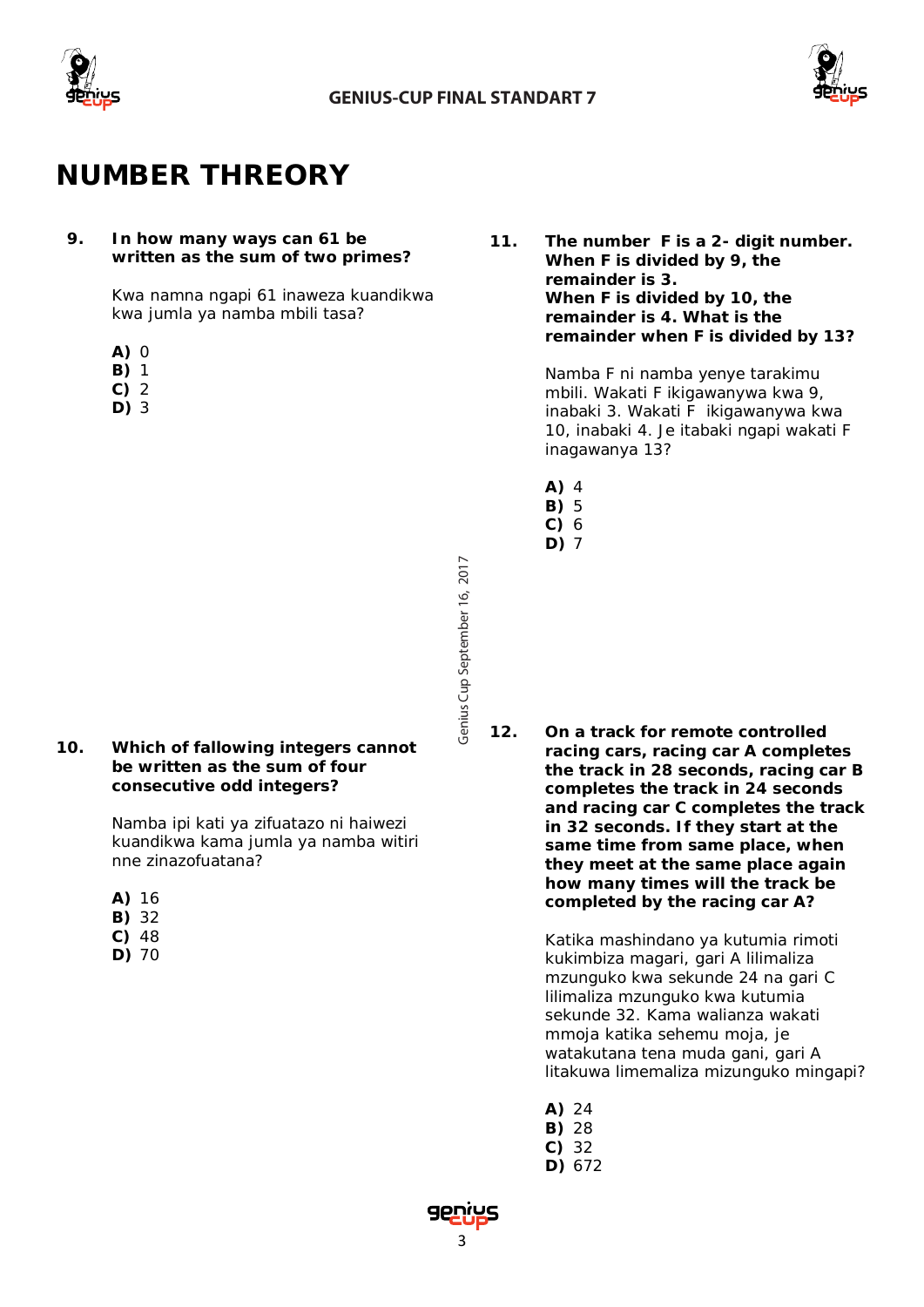

Genius Cup September 16, 2017



**13. For how many positive even integer values of n are both**   $\mathbf{r}$ **and 3***n* **3-digit whole numbers?**

> *Kuna namba shufwa ngapi amabzo ni namba nzima zenye taarkimu 3 zenye thamani ya n kati ya n/3 na 3n*

- **A)** 6
- **B)** 12
- **C)** 21
- **D)** 30

**14. A palindromic number is a number that is the same when written forwards or backwards. I.e., 121 is a palindromic number. How many do palindromic square numbers have three digits?**

> *Palindromik ni namba ambayo ipo sawa itakapoandikwa kawaida au ukianza nay a mwisho. Mf 121 ni namba ya palindromik. Zipo namba ngapi za Palindromik ambazo kipeo chake cha pili kina tarakimu tatu?*

- **A)** 1
- **B)** 3
- **C)** 5
- **D)** 7

**15. John writes down on a board all positive integers from 1 to 50. Then he erases all odd numbers and writes down half of each even number in place of erased odd numbers. How many odd numbers are there on the board?**

> *John aliandika katika ubao namba zote kuanzia 1 hadi 50, halafu akaziondoa namba witiri zote na kuandika nusu ya kila namba shufwa sehemu zote alipoondoa namba witiri. Je kuna namba witiri ngapi zilizopo katika ubao?*

- **A)** 11
- **B)** 12
- **C)** 13
- **D)** 14

*16.* **The digits 1, 2, 3 and 0 are each used once to write a four digit number** *KLMN.* **The three digit number** *KLM* **is divisible by 4, the three digit number** *KMN* **is divisible by 5, and the three digit number**  *LMN* **is divisible by 3. Find** *K* 

> *Tarakimu 1, 2, 3 na 0 kila moja ilitumika mara moja kuandika namba yenye tarakimu nne KLMN. Namba yenye tarakimu tatu KLM inagawanyika kwa 4, na namba yenye tarakimu KMN inagawanyika kwa 5 na namba yenye tarakimu LMN inagawanyika kwa 3. Tafuta thamani ya K*

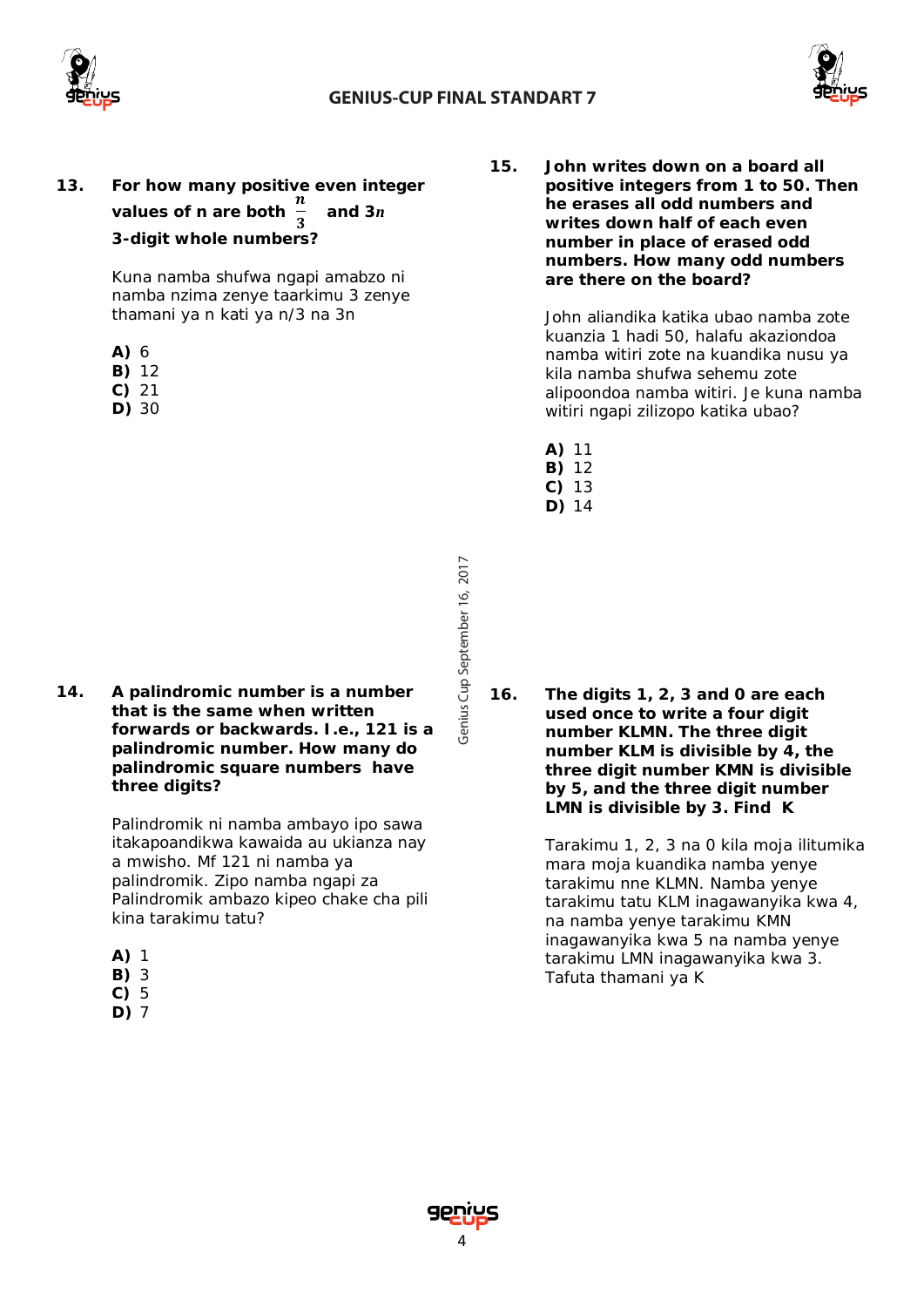

Genius Cup September 16, 2017



# **GEOMETRY**

**17. In the figure ABCDEF is a regular hexagon. AF=8 cm. What is the area of ∆ACF?**

> *Katika umbo ABCDEF ni pembesita sawa . AF=8 cm. Tafuta eneo la ∆ACF?*



- 
- **B)**  $32\sqrt{3}$  cm<sup>2</sup> **C)** 64 cm<sup>2</sup>
- **D)** 64 $\sqrt{3}$  cm<sup>2</sup>
- 

# **18. In the figure ABCDEF is regular hexagon and EFLMN is regular pentagon. What is** ∠**AFL?**

*Katika umbo la ABCDEFni pembesita sawa na EFLMN ni umbo la pentagoni sawa. Tafuta* ∠*AFL*



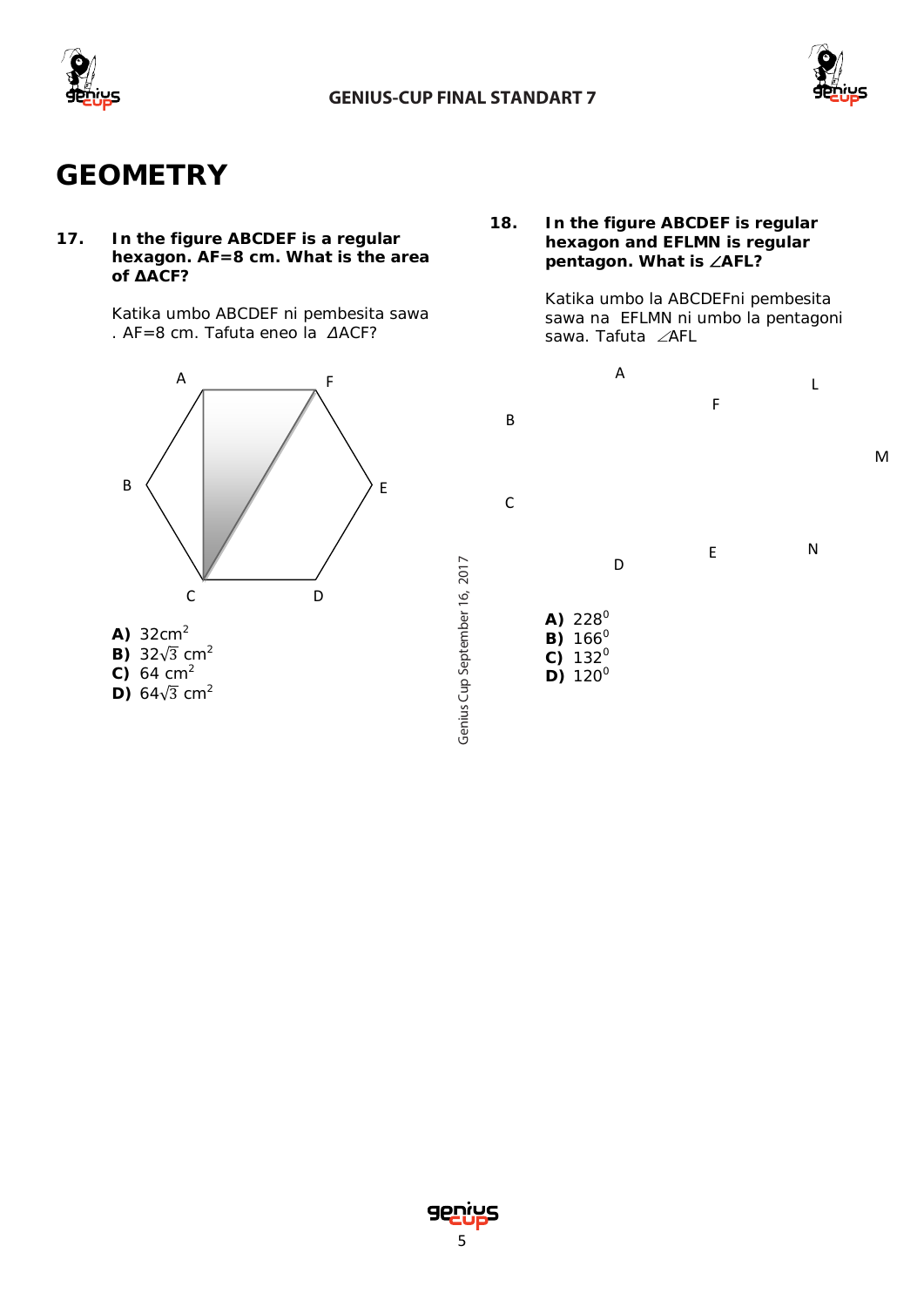



**19. Three circles with centers A, B, and C and radii 2cm, 3cm and 10 cm are tangent to each other externally. What is the area of ∆ABC?**

> *Duara tatu zenye vitovu A, B na C na nusu vipenyo vya 2cm, 3cm na 10cm ziliungana kwa kwa nje kila moja. Tafuta eneo la ∆ABC?*

- **A)** 30
- **B)** 40
- **C)** 50
- **D)** 60

**21. In a square with side length 6cm, four line segments are drawn, the two are connecting midpoints of the sides, the other two are connecting a midpoint with a vertex. What is the area of the shaded region?**

> *Katika mraba wenye upande wa sm 6, mistari minne imechorwa, miwili inaunganisha sehemu za kati za kila upande, na mistari mingine miwili inaunganisha sehemu za kati na pembe. Tafuta eneo lenye kivuli?*

- Genius Cup September 16, 2017 Cup September 16, 2017
- **20. What statement is totally false?**

## *Kauli ipi sio sahihi kabisa?*

- **A)** Sum of an acute angle and an obtuse angle is smaller than 360. *Jumla ya pembe kali na pembe butu ni ndogo kuliko 360.*
- **B)** Sum of two right angles is equal to one straight angle. *Jumla ya pembe mraba mbili ni sawa na pembe mnyoofu*
- **C)** Sum of two acute angles is less than one reflex angle *Jumla ya pembe kali mbili ni ndogo kuliko pembe shamirisho*
- **D)** Difference of an obtuse angle and an acute angle is greater than a straight angle

*Tofauti ya butu kali na pembe kali ni kubwa kuliko pembe mnyoofu.*

|  | <b>A)</b> 9 $cm2$  |
|--|--------------------|
|  | <b>B)</b> 8 $cm2$  |
|  | <b>C)</b> 18 $cm2$ |
|  | <b>D)</b> 12 $cm2$ |

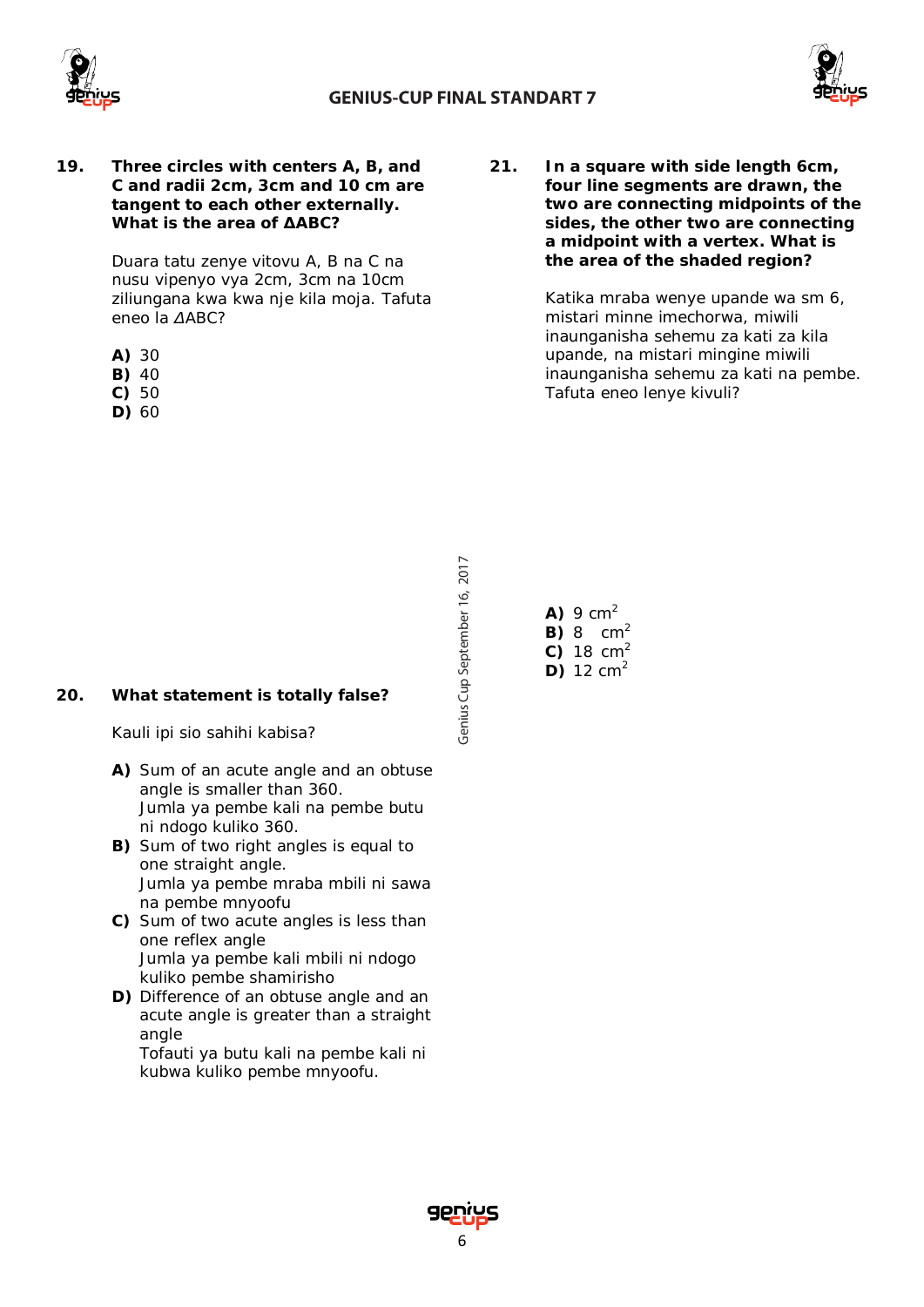

# **GENIUS-CUP FINAL STANDART 7**



7cm

8cm

## 22. **In the figure** ,  $I_1$  and  $I_2$  are parallel **if x + y = 121**°**, then what is z?**

**23. The volume of the solid is:**

7

7<sub>cm</sub>

 $\begin{array}{cc} 1 & 1 \end{array}$ 

*Ujazo wa maada ni:*

**A)** 512cm³ **B)** 500cm³ **C)** 497cm³ **D)** 490cm³

Katika mchoro l1 na l2 ziko sambamba ikiwa x+y=121°,tafuta z

![](_page_6_Picture_7.jpeg)

- **A)** 72° **B)** 67°
- **C)** 59°
- **D)** 50°
- Genius Cup September 16, 2017 Cup September 16, 2017
- 

**24. A cylindrical solid wood with height 10m and radius 2m has been drilled a hallow horizontally right from the center with the radius 1m. What is the surface area of the solid?(**π**=3)**

> *Mche duara wa mbao una kimo cha 10m na nusu kipenyo 2m imetenginezwa tobo kwa ulalo kutokea kati na nusu kipenyo 1m.ni eneo la maada?(*π*=3)*

TO THE TIME OF THE TIME OF THE TIME OF THE TIME OF THE TIME OF THE TIME OF THE TIME OF THE TIME OF THE TIME OF THE TIME OF THE TIME OF THE TIME OF THE TIME OF THE TIME OF THE TIME OF THE TIME OF THE TIME OF THE TIME OF THE

![](_page_6_Picture_16.jpeg)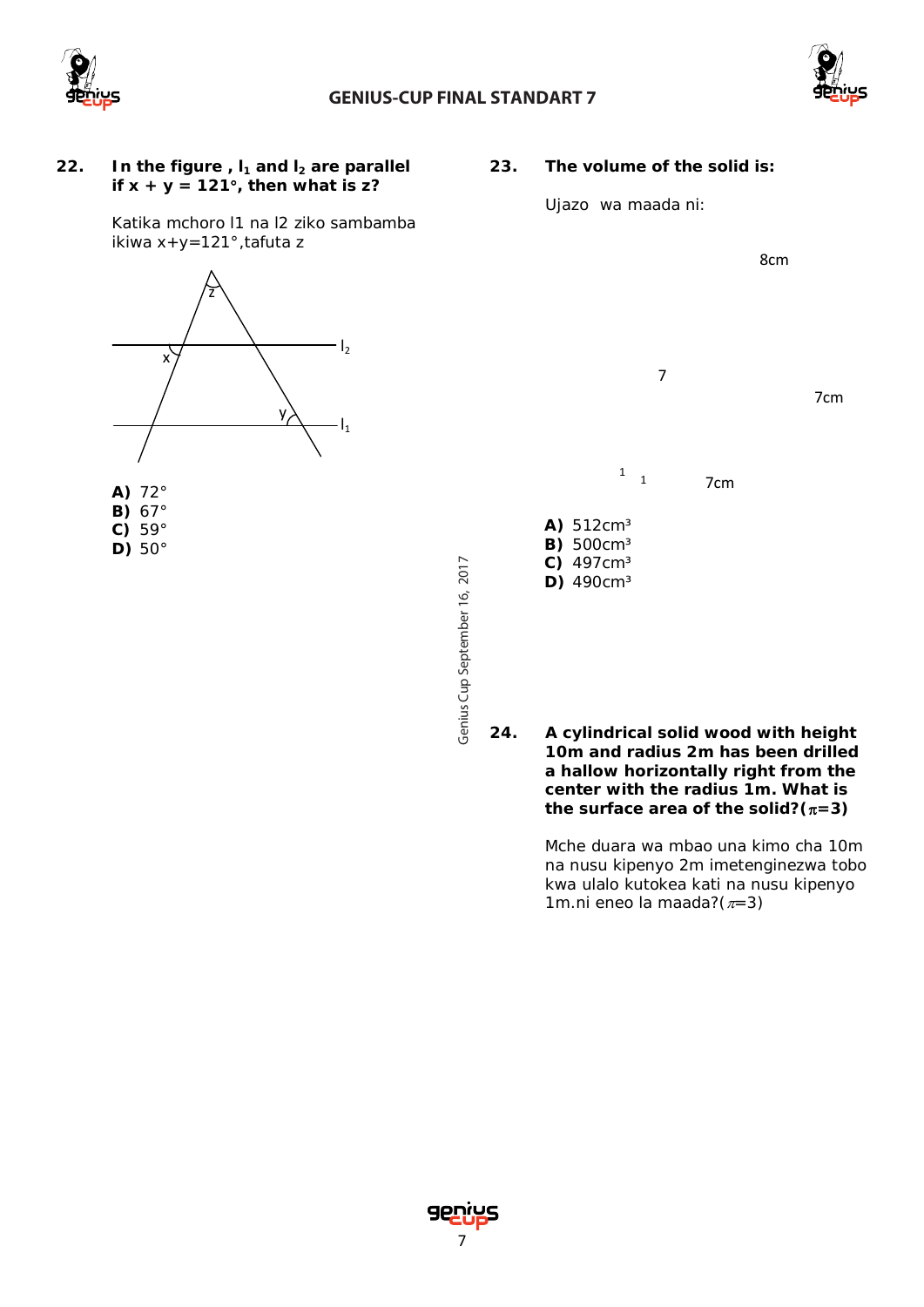![](_page_7_Picture_0.jpeg)

![](_page_7_Picture_2.jpeg)

# **COMBINATORICS**

**25. The total weight of a tank is 11 tones when it is full. If the tank is half filled ,then it weighs 6 tones. What is the weight of the tank?** 

> *Jumla ya uzito wa tanki ni tani 11 likiwa limejaa.Ikwa lipo nusu uzito wake ni tani 6.Tafuta uzito wa tanki*

- **A)** 1
- **B)** 2
- **C)** 3
- **D)** 4

**26. In a chess tournament 4 players play each other exactly once. A game's winner gets 1 point, the looser gets 0. In case of a draw, both players get 0.5 points. Tom lost only one game, but finished last How many points did Tom have?**

> *Kwenye mashindano ya chesi,kila mmoja anacheza na mwenzake mara moja tu katika wachezaji wane.Mshinddi anapata pionti moja na aliyeshindwa anapata 0.Ikiwa watasuluhu wanapata pointi 0.5.Tom alipoteza mchezo mmoja na akamaliza wa mwisho.Tom alipata pointi ngapi?*

- **A)** 0.5
- **B)** 1
- **C)** 1.5
- **D)** 2

**27. In a car race, 125 cars enter a100 meter competition. The track has 5 lanes, so only 5 cars can compete at a time. At the end of each race the four non-winners are eliminated, and the winner will compete again in a later race. How many races are needed to determine the champion?**

> *Kwenye mashindano ya magari ,magari 125 yaliingia kwenye mashindano ya mita 100., kwahiyo magari matano ndo yanaweza kumaliza kwa wakati mmoja.kila mwisho wa mashindano magari manne ambayo hayakushinda huondolewa,na mshindi atamaliza tena katika mshindano ya baadae.ni mashindano mangapi yanahitajika kumpata bingwa?*

- **A)** 25
- **B)** 29
- **C)** 30 **D)** 31

Cup September 16, 2017

Genius Cup September 16, 2017

**28. A box contains 3 red chips and 2 green chips. Two chips are drawn at random. How many possibilities are there for two chips?**

> Box lina laini 3 nyekundu na laini 2 za kijani,lani mbili zikichaguliwa bila mpangilio.kuna uwezekano upi kwa hizo laini mbili?

- **A)** 6
- **B)** 5
- **C)** 4
- **D)** 3

![](_page_7_Picture_27.jpeg)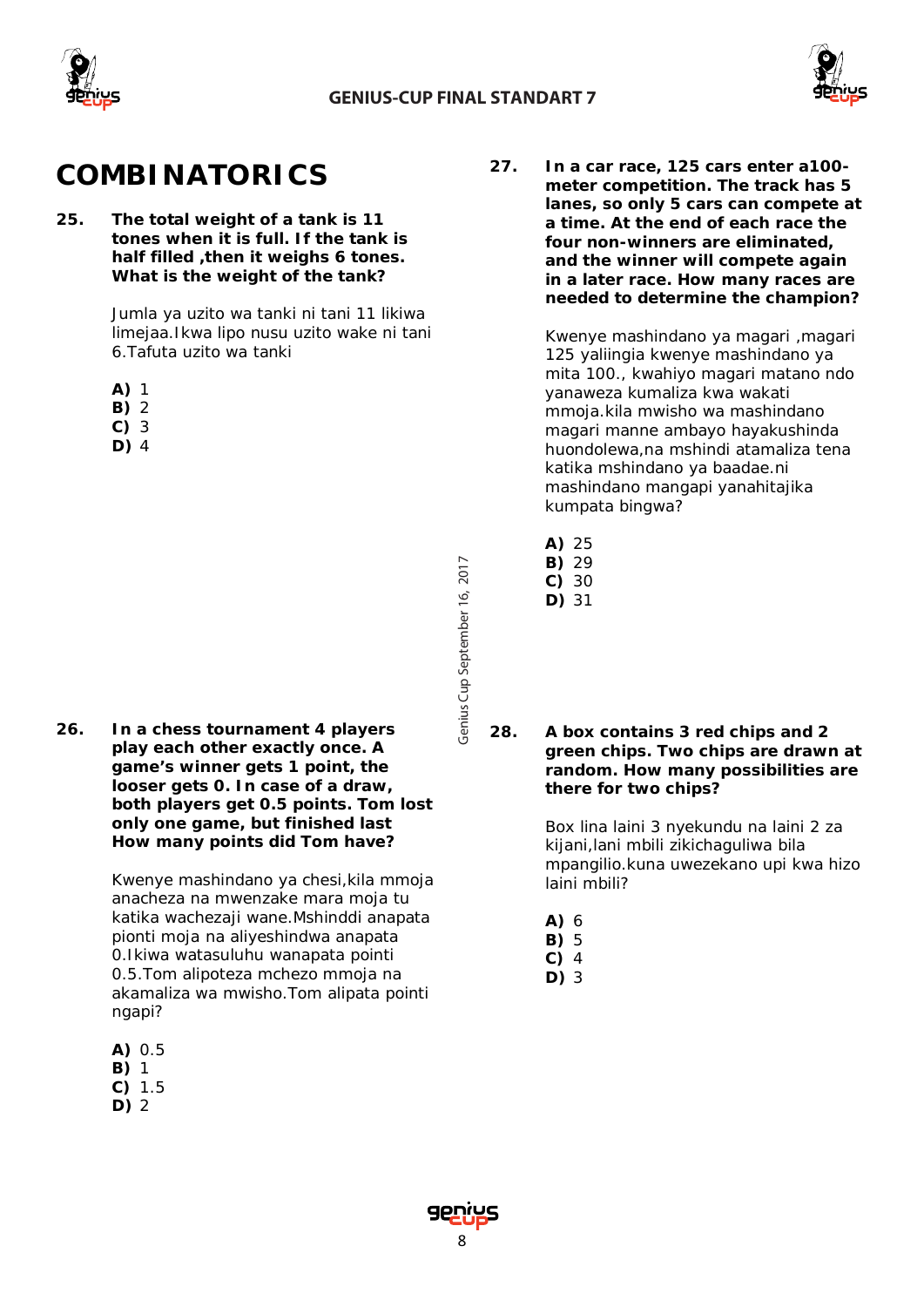![](_page_8_Picture_0.jpeg)

![](_page_8_Picture_2.jpeg)

### **29. How many integers between 100 and 999 have three distinct digits?**

*Kuna nambari nzima ngapi kati ya 100 na 999 zenye tarakimu tatu zisizo jirudia?*

- **A)** 622
- **B)** 648
- **C)** 722
- **D)** 898

**30. In a hexagon (6-sided polygon) ABCDEF, a triangle BDF is drawn. Arafa is coloring the vertices under the condition that no edge will have same colored vertices. What is the minimum number of different colors to be used?**

> *Katika hexagon(umbo lenye pande 6 ABCDEF, Pembe tatu BDF ilichorwa.Arafa anapaka rangi kutengeneza mazigira ya kutokuwepo na kona zenye rangi zinazofanana katika pembe.kwa uchache ni rangi ngapi zitumike?*

- **B)** 5
- **C)** 4
- **D)** 3

**31. How many parallelog rams are there in the figure if two horizontal line segments are parallel to horizontal side and two other lines parallel to side of the triangle on the left?**

> *Ni misambamba mingapi ipo kwenye umbo ikiwa mistari mlalo miwili iko sambamba na mistari mingine miwili sambamba na pande za pembetatu kushoto*

- **A)** 5
- **B)** 6
- **C)** 7
- **D)** 8
- **32. Aisha has three rabbits to place at the end points of four intersecting line segments as shown in the figure. If a rabbit jumps at once, it will arrive at the intersection point Is it possible that these rabbits stand at the intersection points which are collinear? Explain your reason**

*Aisha ana sungura watatu amabao anatakiwa awaweke mwisho wa nukta kwa kila mistari mine itakayo kutana kama inavoonekana kwenye mchoro .ikwa sungura ataruka mara moja atafikia makutano .inawezekana kwa sungura kukutana katika mstari mmoja?* 

![](_page_8_Picture_23.jpeg)

![](_page_8_Picture_24.jpeg)

**A)** 6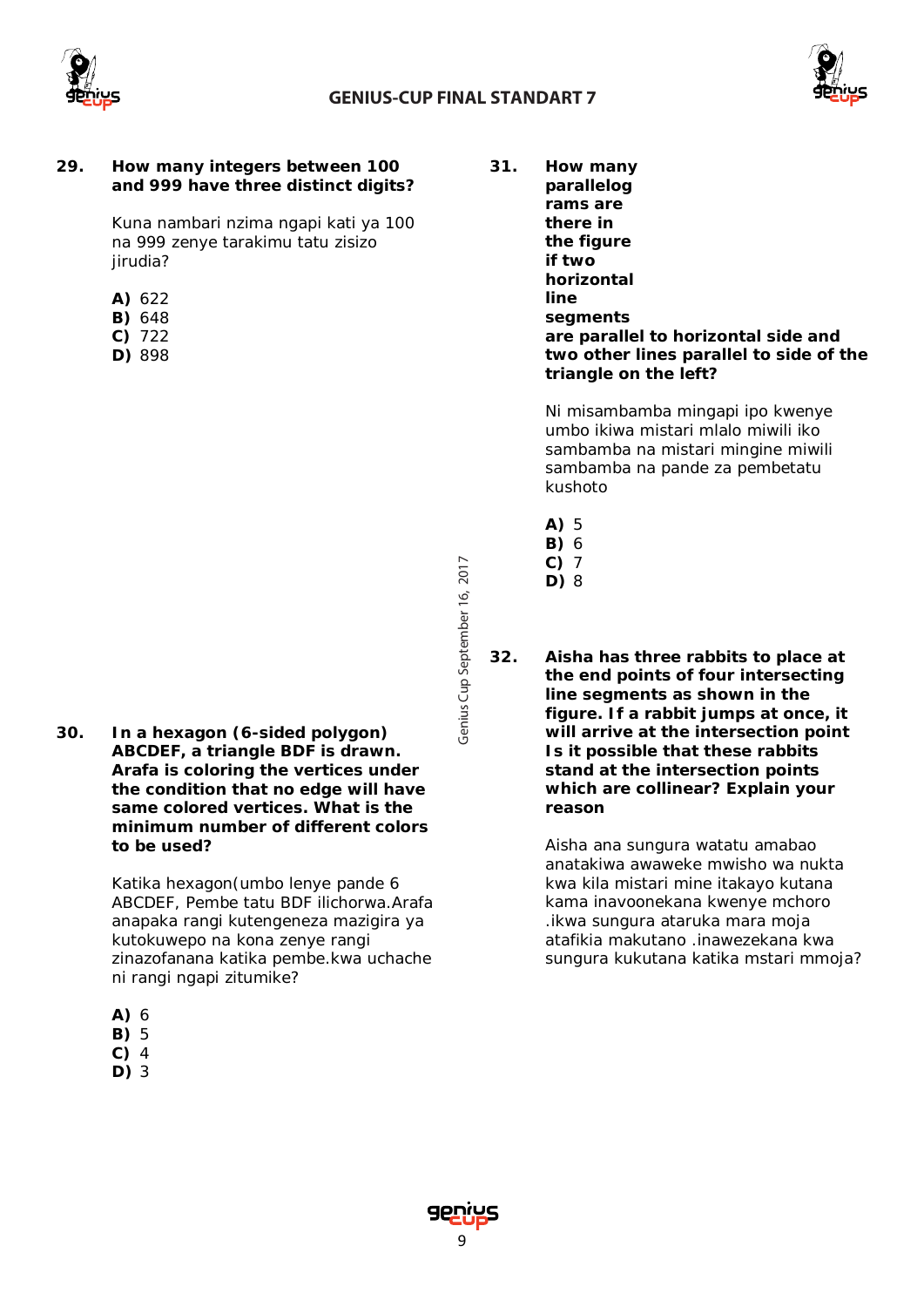![](_page_9_Picture_0.jpeg)

# **GENIUS-CUP FINAL STANDART 7**

![](_page_9_Picture_2.jpeg)

Genius Cup September 16, 2017 Cup September 16, 2017

![](_page_9_Picture_4.jpeg)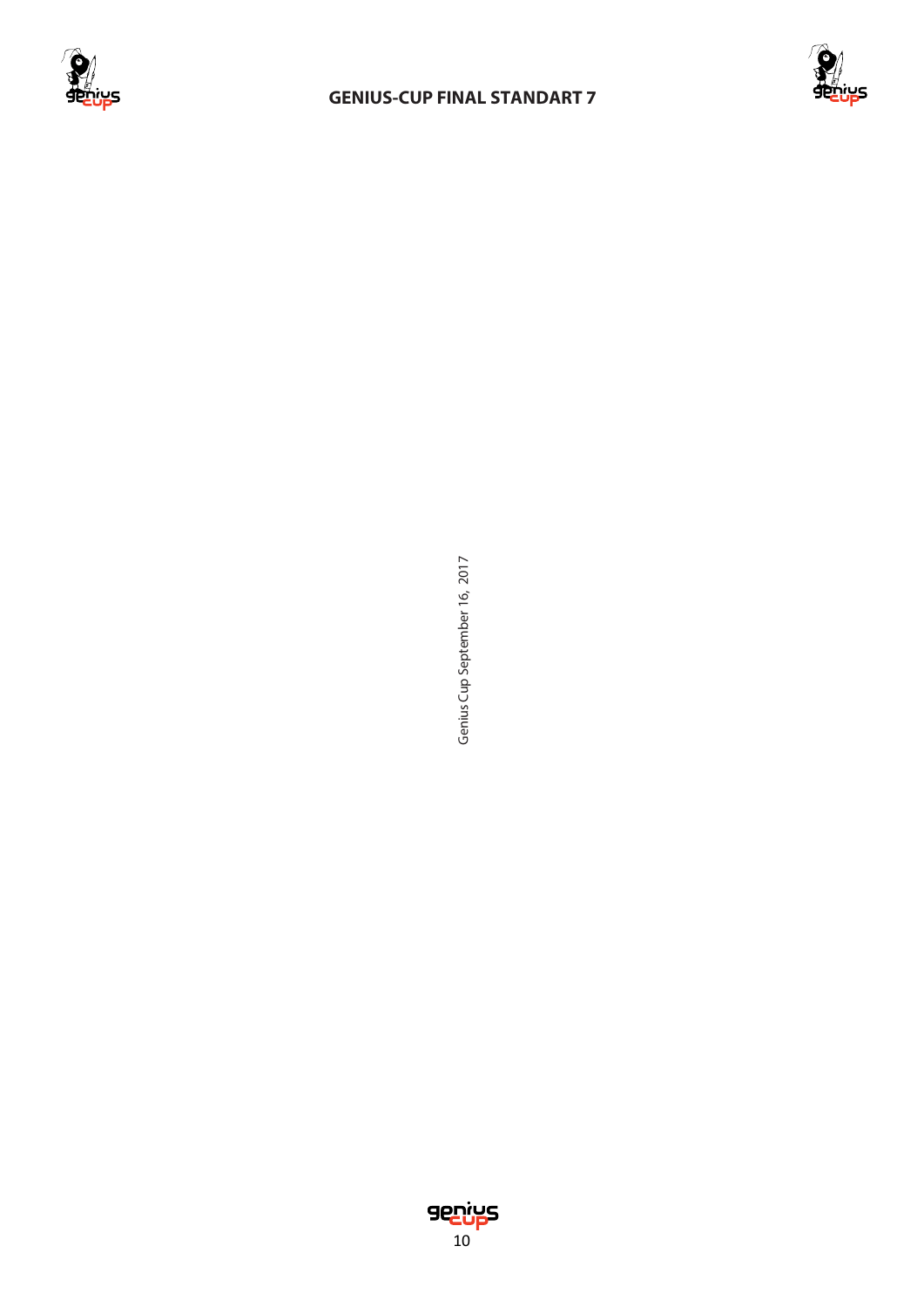![](_page_10_Picture_0.jpeg)

Genius Cup September 16, 2017

![](_page_10_Picture_2.jpeg)

# **SCIENCE -** *SAYANSI*

**1. Which part of the body does not grow in size?**

> *Sehemu gani ya mwili haiongezeki ukubwa*

**2. The only species of cat that lives and** 

| A) A. Brain | (akili) |
|-------------|---------|
| B) B. Nose  | (pua)   |
| $C)$ C. Eye | (jicho) |

**D)** D. Heart *(moyo)*

# **4. The Foetus receives food and air from the mother through**

*------------ hupokea chakula na hewa kutoka kwa mama kwa njia ya*

- **A)** uterus (fuko la vuzazi)<br>**B)** Womb (tumbo la vuzaz *(tumbo la vuzazi)*
- 
- **C)** Placenta (mgi wa mimba)
- 
- **D)** Fallopian tube (mriga wa uzazi)
- **5. Which among the animals in diagram below does not lay eggs?**

*Yupi kati ya wanyama wafuatao hatagi mayai?*

![](_page_10_Picture_17.jpeg)

| <b>A)</b> Lion    | (simba) |
|-------------------|---------|
| <b>B)</b> Leopard | (chui)  |
| C) Jaguar         | (duma)  |
| D) Puma           | (puma)  |

**hunts in groups is:**

## **3. What happens when a seed gets too much water?**

## *Nini hutokea mbegu inapopata maji kupita kiasi?*

- **A)** It will rot and will not grow Itaoza na haitaota
- **B)** It will multiply Itaongezeka
- **C)** It will expand because of the water Itavimba kwa sababu ya maji
- **D)** It will grow faster Itakua kwa haraka

![](_page_10_Picture_25.jpeg)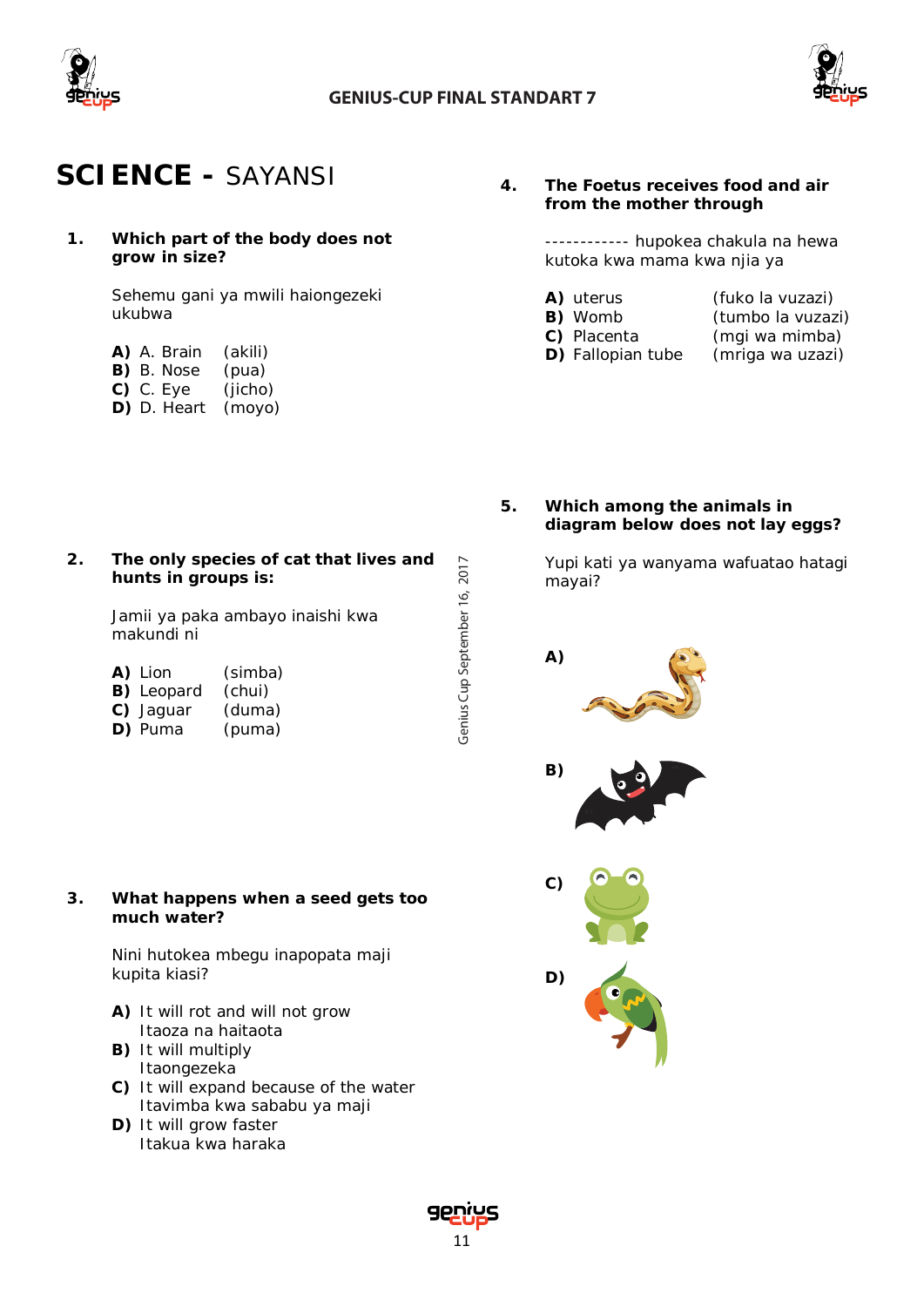![](_page_11_Picture_0.jpeg)

![](_page_11_Picture_2.jpeg)

| 6. | Faeces and decaying bodies of<br>animal and plants;<br>Kinyesi na mabaki ya wanyama na<br>mimea;<br>A) Makes the soil unsuitable for<br>cultivation                                                                                                                                  |                               | 8. | Observe the diagram below carefully<br>what color do you see if you look at<br>green book through blue filter?<br>Tazama mchoro hapo chini kwa umakini,<br>rangi gani utaiona kama utatazama<br>kitabu cha kijani kupitia kichujio cha<br>buluu?                                                                                                 |
|----|--------------------------------------------------------------------------------------------------------------------------------------------------------------------------------------------------------------------------------------------------------------------------------------|-------------------------------|----|--------------------------------------------------------------------------------------------------------------------------------------------------------------------------------------------------------------------------------------------------------------------------------------------------------------------------------------------------|
|    | (inafanya ardhi kutokuwa nzuri kwa<br>ukulima)<br>B) Invites other insects which destroy<br>crops<br>(inaruhusu wadudu waharibifu wa<br>mazao)<br>C) Add humus to the soil<br>(inaongeza rutuba katika ardhi)<br>D) Are of no importance to the soil<br>(haina umuhimu katika ardhi) |                               |    | Red<br>Magenta<br>nyakundu udhurungi<br>Yellow<br>Njano<br><b>Black</b><br>Blue<br>Green(kijani)<br>(buluu)<br>Cyan                                                                                                                                                                                                                              |
| 7. | <b>Calculate the total resistance</b><br>between K and L.                                                                                                                                                                                                                            | Genius Cup September 16, 2017 |    | Eye(jicho)<br>White Light(Mwanga)<br>Blue Filter(kichujio cha buluu                                                                                                                                                                                                                                                                              |
|    | Tafuta jumla ya ukinzani kati ya K na L                                                                                                                                                                                                                                              |                               |    | Green Book(Kitabu cha kijani)                                                                                                                                                                                                                                                                                                                    |
|    | К<br>$1\Omega$<br>$1\Omega$<br>$1\Omega$<br>L<br>$1\Omega$<br>$1\Omega$<br>$A)$ 1<br>B) 3/2<br>$C)$ 3<br>$D)$ 4                                                                                                                                                                      |                               | 9. | Meteors are always bright because<br>of:<br>Vimondo hung'aa kwasababu ya<br>A) The light from sun<br>(mwangaza kutoka katika jua)<br>B) The friction of air rubbing aganist<br>them<br>(kusafishwa kwa msuguano wa<br>hewa)<br>C) The glowing gases they have<br>(zina gesi inayong'aa)<br>D) They are nearer to the sun<br>(vipo karibu na jua) |
|    |                                                                                                                                                                                                                                                                                      | 12                            |    |                                                                                                                                                                                                                                                                                                                                                  |

![](_page_11_Picture_4.jpeg)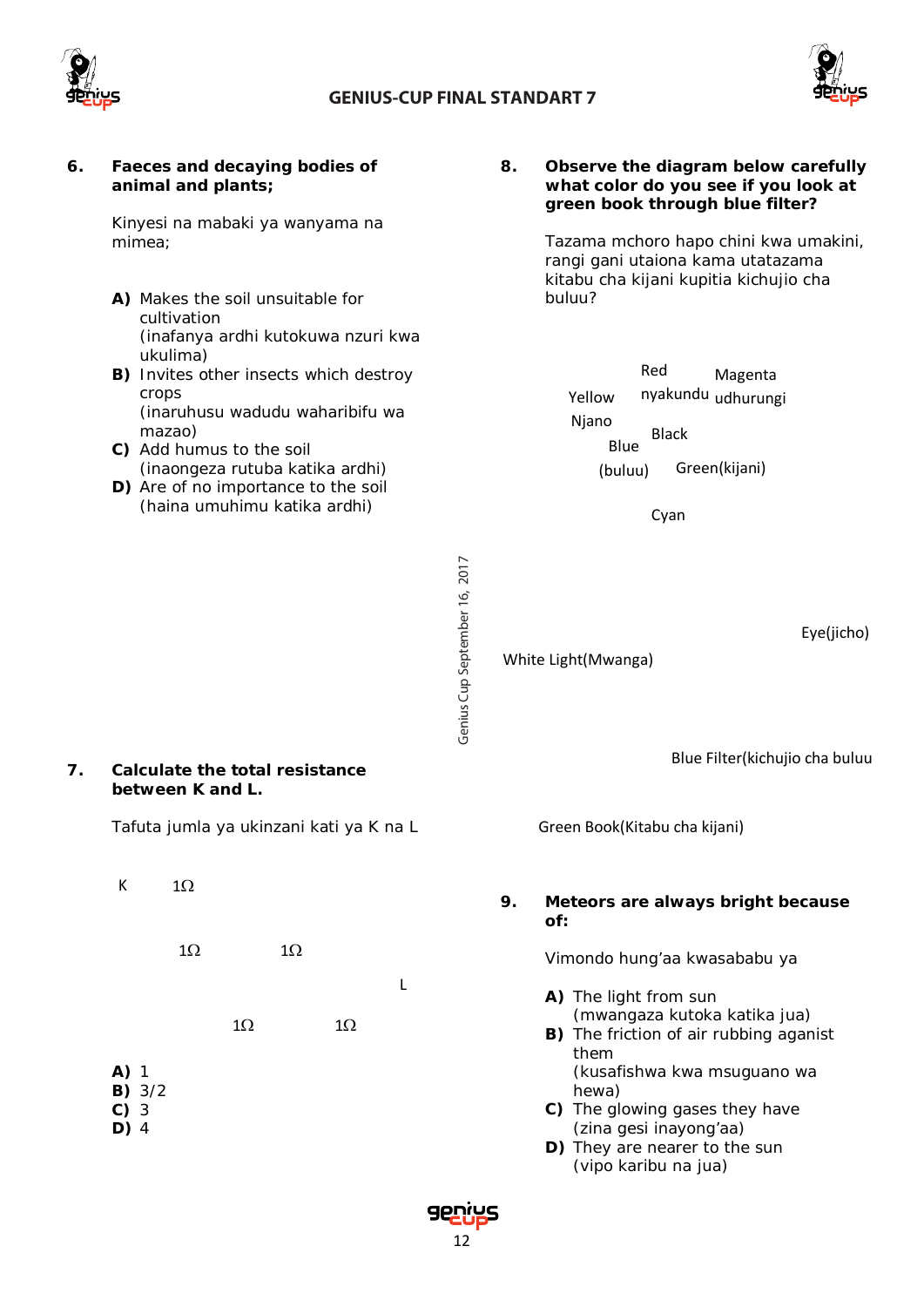![](_page_12_Picture_0.jpeg)

# **GENIUS-CUP FINAL STANDART 7**

![](_page_12_Picture_2.jpeg)

![](_page_12_Figure_3.jpeg)

![](_page_12_Picture_4.jpeg)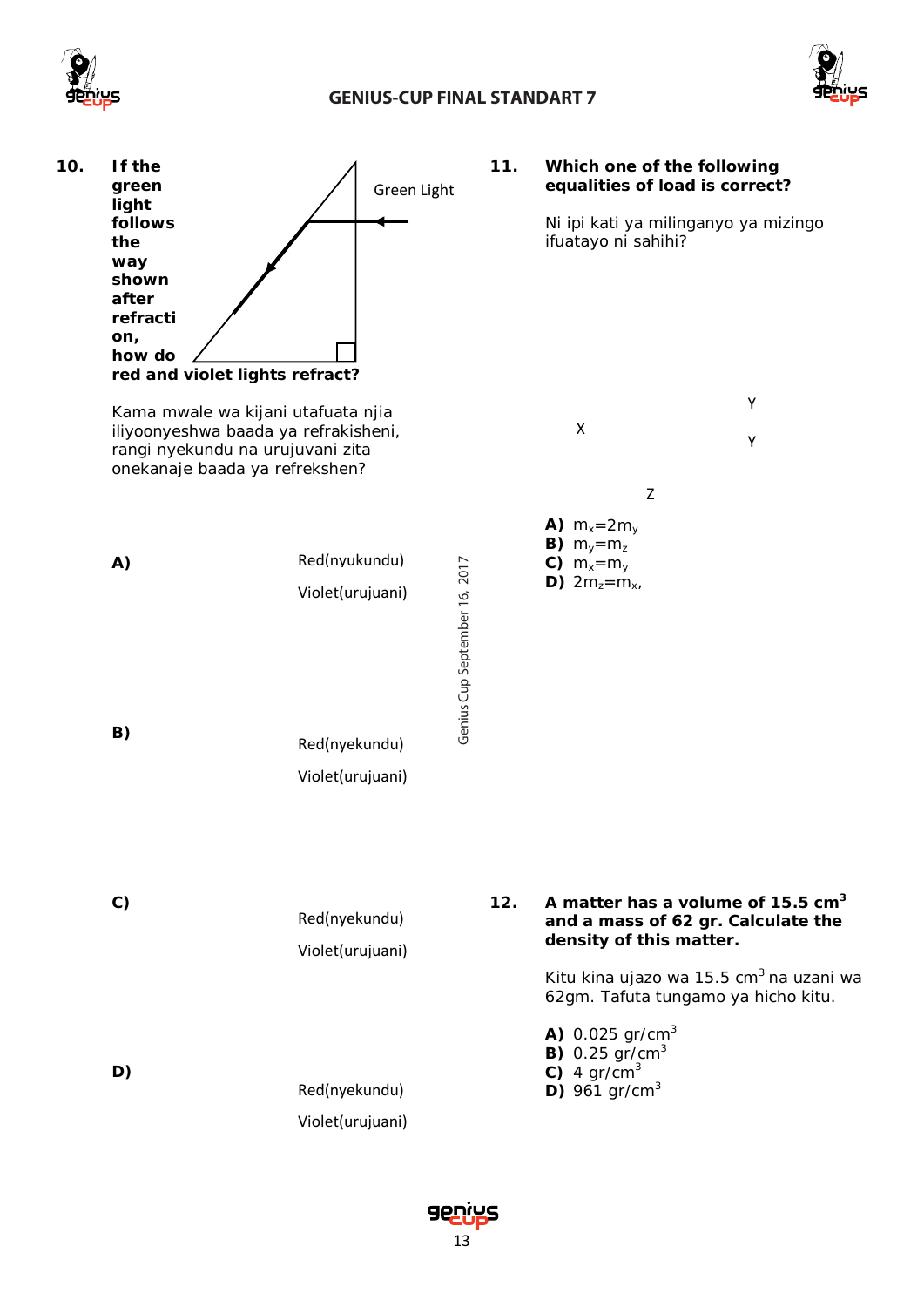![](_page_13_Picture_0.jpeg)

Genius Cup September 16, 2017

![](_page_13_Picture_2.jpeg)

### **13.** *In which pair of energy sources are both renewable sources?*

*Jozi ipi ya chanzo cha nishati zote ni nishati endelevu?*

- **A)** Oil and coal *Mafuta na makaa ya mawe* **B)** Oil and tidal
- *Mafuta na mawimbi*
- **C)** Tidal and geothermal *mawimbi na joto la ardhin (nishati joto ya ardhini)*
- **D)** Tidal and nuclear fission *Mawimbi na kupasuka kwa nyuklia*

**16. Which one of the following symptoms is caused by deficiency of iodine mineral is called**  *\_\_\_\_\_\_\_\_\_\_\_\_\_\_.*

> *Ipi kati ya yafuatayo husababishwa na upungufu wa madini ya iodine?*

- **A)** Getting bigger stomach and weak leg *(kuwa na tumbo kubwa na kulegea kwa miguu)*
- **B)** Swelling of neck *(Kuvimba shingo (rovu)*
- **C)** Bending of bone *(Kupinda mifupa (matege)* **D)** Fast breathing
	- *(Kupumua kwa kasi)*

## **14. The absorption of vitamin first takes place in the \_\_\_\_\_\_\_\_\_\_\_\_\_\_\_\_\_.**

*Vitamini hufyonzwa kwa mara ya kwanza katika sehemu ipi…………..*

# **17. Which one of the following has a definite volume but no definite shape?**

*Ipi kati ya ifuatayo ina ujazo maaluma lakini haina umbo maalumu*

- **A)** pen *(kalamu)*  **B)** orange juice *(juisi ya chungwa)*
- **D)** glass *(glasi)*
- **C)** air *(hewa)*
- 
- 

# **15. the part which control the amount of light entering the human eye is**

*Sehemu ya jicho la binadamu hudhibiti kiwango cha mwanga unaoingia kwenye jicho ni……*

- **A)** Pupil *(pupili)*
- **B)** Iris *(mboni)*

**\_\_\_\_\_\_\_\_\_\_.**

- **C)** Lens *(lenzi)*
- **D)** Retina *(retina)*

**18. the muscles found in the human body is an example of:**

> *Misuli inayopatikana mwilini ni mfano wa;*

- **A)** cell *(seli)*
- **B)** tissue *(tishu)*
- **C)** organ *(kiungo)*
- **D)** system *(mfumo)*

![](_page_13_Picture_36.jpeg)